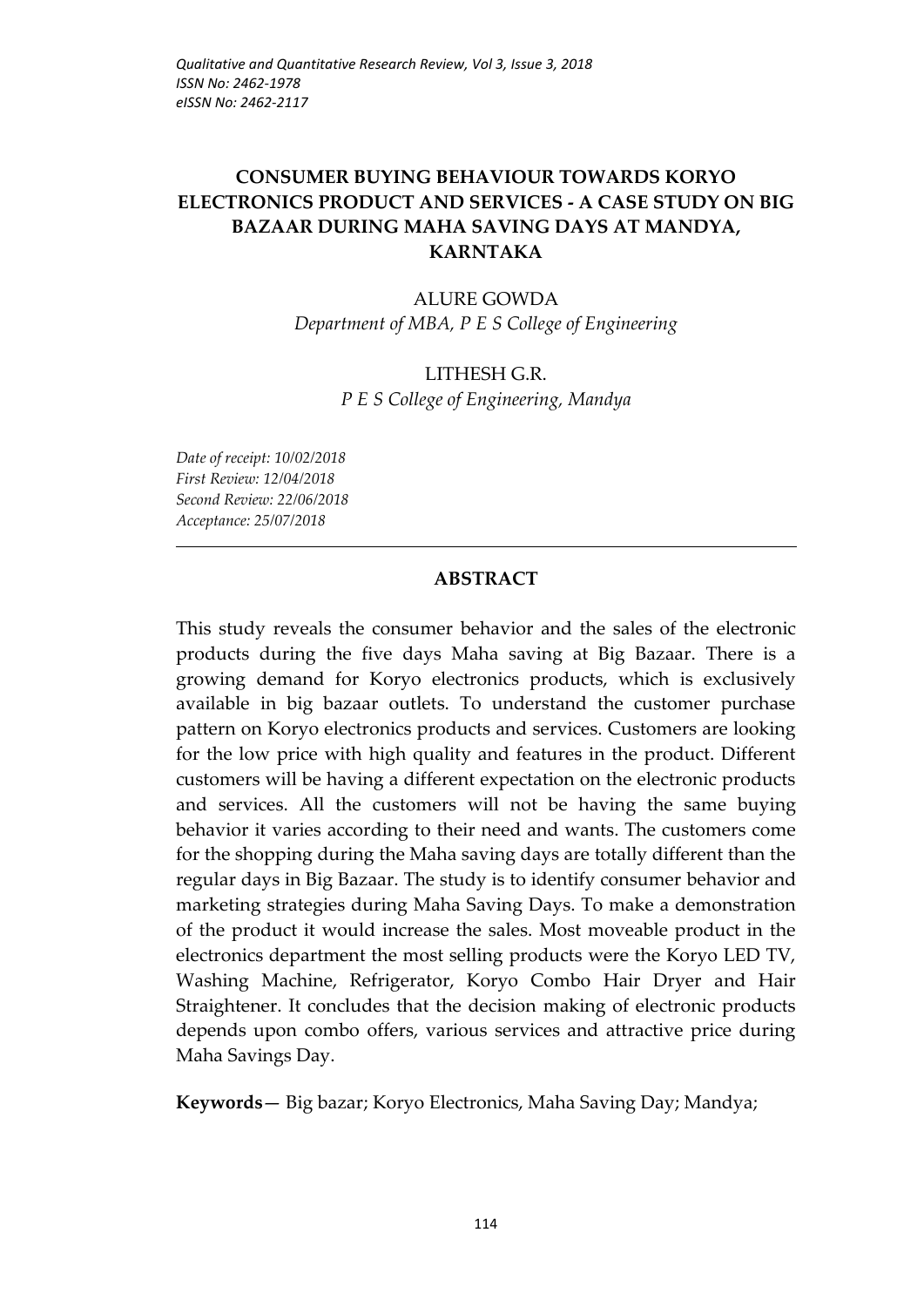### **INTRODUCTION**

Electronic products are products that are more durable in nature and occasionally purchased because the price of the electronic products is higher than the other FMCG products. Consumers are more brands conscious when they make their purchase. When the customer purchases the products along with the product service is also provided to the customer. During the Maha Saving days, most of the consumers' purchase decisions are planned and some of the products are unplanned. Most of the customers will make the purchase after seeing the offers and discount on the products. The electronics department plays a vital role because it gives higher revenue to the Big Bazaar to achieve the sales target. Some of the fast moving products like TV, washing machines, refrigerator, personal care items, and home appliances. Some of the products like Bluetooth speakers, personal care are easily portable. TV, refrigerators are not portable. Koryo brand products are more user-friendly to customers.

## **Marketing Strategies during Maha Savings Day**

Big Bazaar Maha Saving Day offers various products and services informed well in the advance for all customers at Mandya. Maha Saving started 11th August 2018 to 15th August 2018. It gave a discount to all department activity.

On shop of Rs.3000 and above you get flat Rs1200 cash back. Rs 600 cash back in Future Pay Wallet with Paytm cashback of Rs.600 on purchase Big Bazaar E-gift cards from Paytm and 10% instant discount when you pay with SBI debit card.

## **REVIEW OF LITERATURE**

Janaki, P and Shanthi, P2 (2013) in their study entitled, "Marketing Stimuli in Purchase of Home Appliances From Customer Perspectives", explains that marketing strategy is the game plan which the firms must adhere to, in order to outdo the competitor or the plans to achieve the desired objective. The people consume things of daily use, and buy these products according to their needs, preferences and buying power.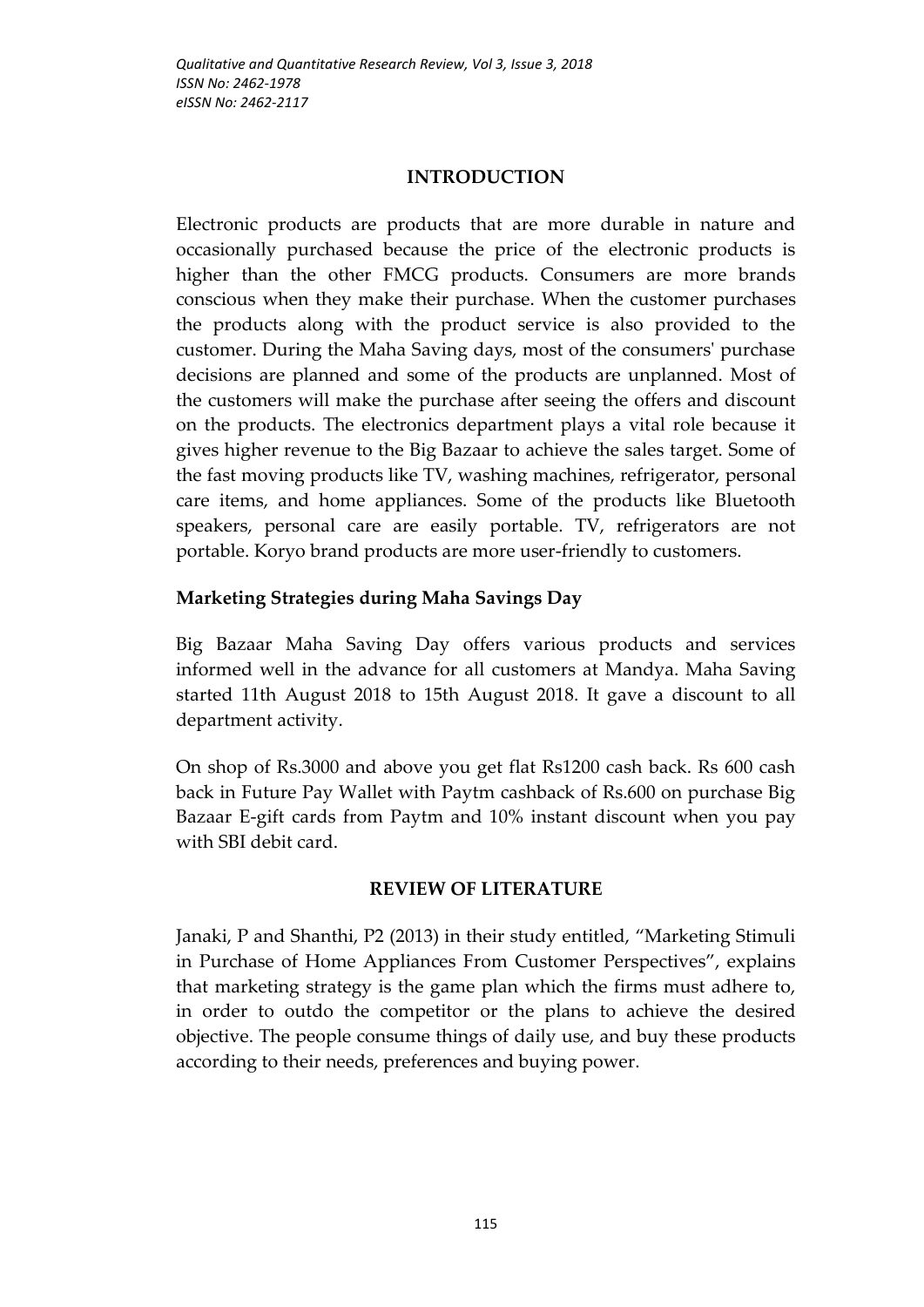The objectives of the study are to study the purchase decision behaviour relating to home appliances and to analyse customer response to the marketing stimuli of home appliances.

The study was carried out with the sample size of 200 respondents' selected based on proportionate random sampling within Coimbatore city. The data were collected with an interview schedule and were analysed using percentage weighted average score analysis of variances.

The findings of the study included that education and income of the respondents are the two socioeconomic variables which have the significant association in all the stages which the buyers undergo while purchasing home appliances.

# **Objectives**

- 1. This study helps to understand the promotional strategies of Koryo electronics products during Maha Saving Days,
- 2. To understand the consumer preference towards Koryo electronics products.
- 3. To know the customer buying behavior towards the Koryo electronics products
- 4. To know the strategies adopted by Big Bazaar to increase the sales in the electronics department.
- 5. To know the consumer behavior toward electronics products and services.

## **THE SCOPE OF THE STUDY**

The scope of the study is to identify consumer behaviour towards Koryo electronics products. And expectation level of a consumer towards the product. The Big Bazaar uses marketing strategies in order to grab the attention of the consumer during Maha Saving Days.

During the Maha Saving days electronics department were focused mainly on the higher end products like Koryo LED TV, Washing Machine, Refrigerator, because the prices were comparatively higher than the other products in the electronics department. It is the survey conducted on how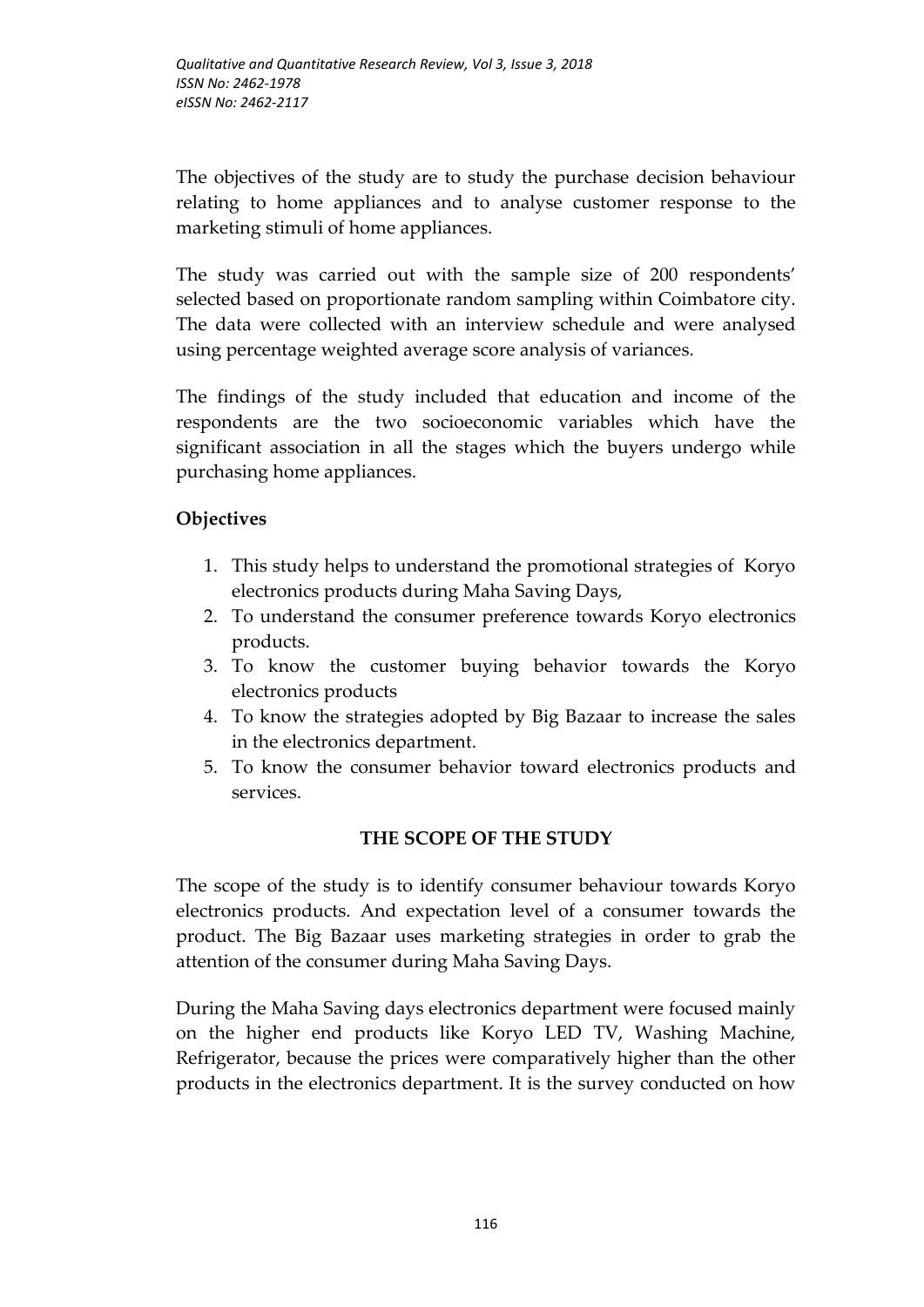the Big Bazar has gone through the different strategies in order to increase the sales within the department.

### **METHODOLOGY**

The methodology of this study is empirical in nature. The study was conducted at Big Bazar Mandya during Maha Saving Days. The data which is collected both primary and secondary. The primary data collected on the personal interview and group discussion.

### **Need and Wants**

Many customers will prefer the warranty and guarantee on the product. Customers want a product with low price with high quality. Some of the customers will shop only for offers and discount. Some customers will shop only during Maha savings days. Some are regular customers for the Big Bazaar. Customers prefer to guarantee and warranty on the products while they are shopping. All the electronic products are available with one to two-year manufacturing warranty and 72 hours guarantee on the products. Comparing to the regular days during the Mega Saving days the products are available with more discounts and offers and the Customers can utilize the benefit of the offers available in the electronics department.

## **CUSTOMER PROFILE**

Customers with the age group starting from 18 to 60 years will come to purchase electronics products. The buying behaviour of the customers according to their age group can be classified into

**Youths** - New generation of youth are more interested in latest Technology like party speakers, Bluetooth speakers and personal care.

**Middle age** – they are more interested in the purchase of mixer grinder, micro oven and home appliance.

**Old age** – they are more interested in the purchase of products like TV, Washing Machine and iron box.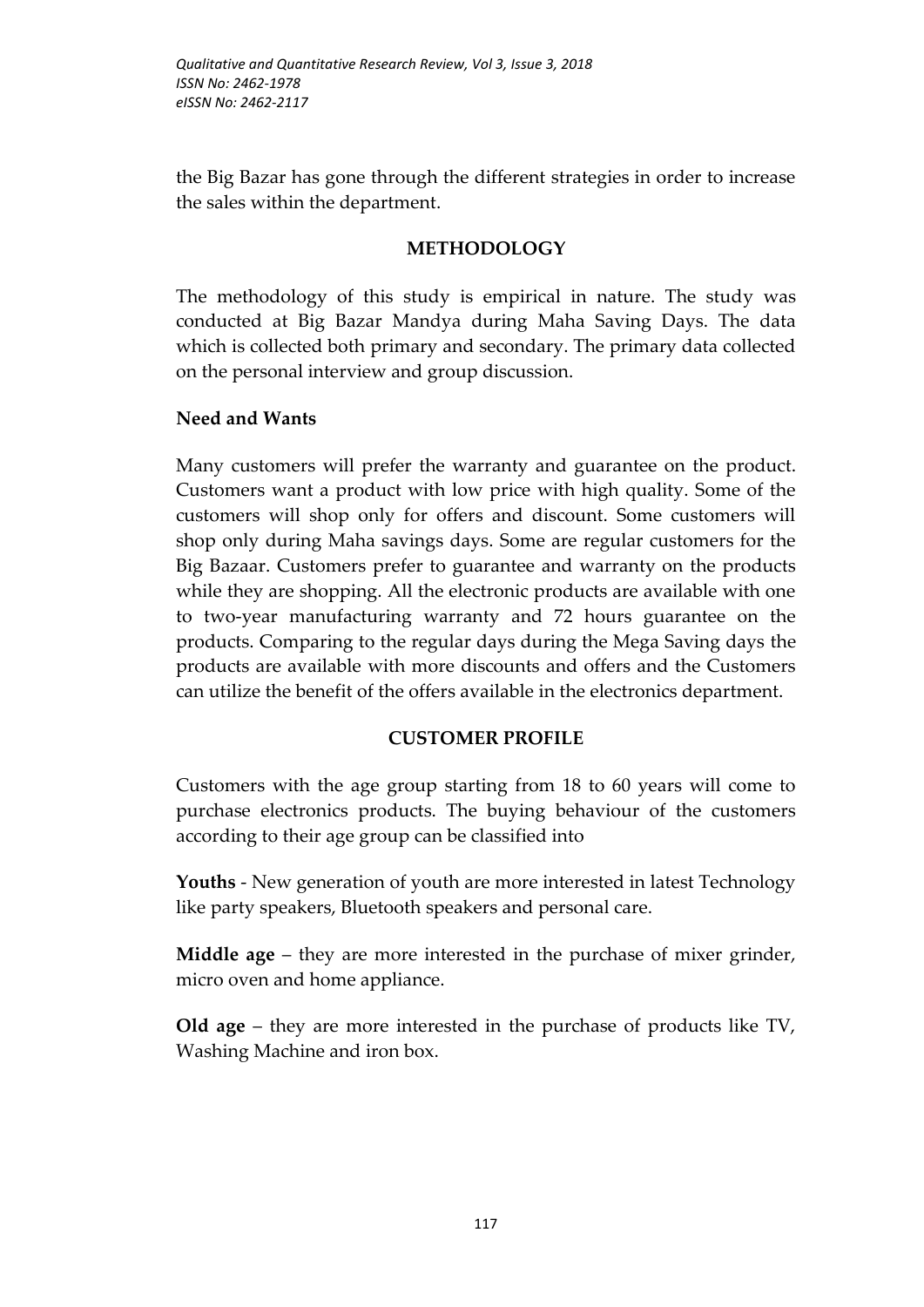Majority of the customers are family oriented customers and the purchase decisions are made by the head of the family. Big Bazaar targets middle and upper-middle class customers because they are more prices conscious. Some of the customers will be waiting for the Maha Saving days. Big Bazaar specifically targets working women and homemakers who are the primary decision makers.

### **PRODUCT PROFILE**

A wide variety of electronic products are manufactured under the Koryo brand and it also maintains the quality standard of the product. All the products are available under a single store. Customers can purchase all the products under a single brand. Some of the top-selling products during Mega savings at the big bazaar are below; Television Set, Washing machines, Refrigerator, Personal care, Microwaves, Kitchen appliances. The below indicates the details of the products and services. Table 1. Products

|           | Products                |  |
|-----------|-------------------------|--|
| TV        | Koryo LED               |  |
|           | TV 32 inch              |  |
|           | Koryo LED               |  |
|           | TV 39 inch              |  |
|           | Koryo LED               |  |
|           | TV 44 inch              |  |
|           | Koryo Led               |  |
|           | Smart TV44inch          |  |
| Washing   | Koryo Manual            |  |
| Machine   | Washing                 |  |
|           | Machine                 |  |
|           | Koryo                   |  |
|           | Semi-Automatic          |  |
|           | <b>Washing Machine</b>  |  |
|           | Koryo                   |  |
|           | Automatic               |  |
|           | Washing                 |  |
|           | Machine                 |  |
| Home      | Koryo                   |  |
| Appliance | Refrigerator            |  |
|           | Koryo Fan               |  |
|           | Koryo Geysers & Heaters |  |
|           | Koryo Vacuum Cleaner    |  |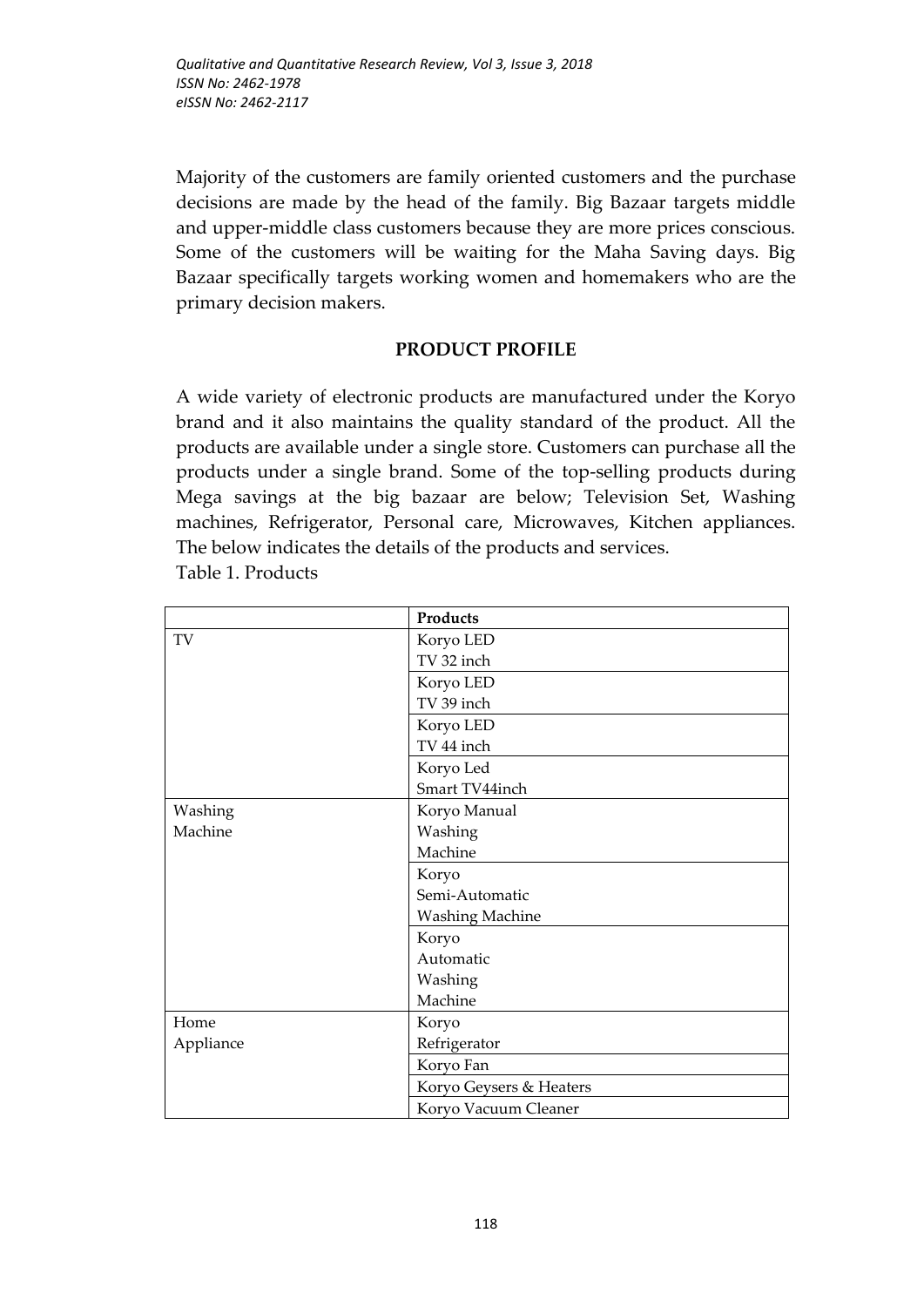|                             | Koryo Iron Box           |  |  |
|-----------------------------|--------------------------|--|--|
|                             | Koryo Party              |  |  |
|                             | Speaker                  |  |  |
| <b>Electronics Products</b> | Koryo Home               |  |  |
|                             | Theatre                  |  |  |
|                             | Koryo Bluetooth          |  |  |
|                             | Speaker                  |  |  |
| Personal                    | Koryo Hair               |  |  |
| Care                        | Dryer                    |  |  |
|                             | Koryo Hair               |  |  |
|                             | Straightener             |  |  |
|                             | Koryo Combo              |  |  |
|                             | Hair Dryer And           |  |  |
|                             | Hair Straightener        |  |  |
|                             | Koryo Trimmer            |  |  |
| Kitchen Appliance           | Koryo Microwave Oven     |  |  |
|                             | Koryo Electric Induction |  |  |
|                             | Koryo Sandwich Toaster   |  |  |
|                             | Koryo Electric Kettle    |  |  |
|                             | Koryo Coffee Maker       |  |  |
|                             | Koryo Hand Blender       |  |  |
|                             | Koryo Mixer Grinder      |  |  |

# **Pricing Strategy**

The price of Koryo LED TV starts from Rs11,990 (32 inches) and end from Rs27,990.Koryo Manual Washing Machine price of Rs5,990. Koryo Semi-Automatic Washing Machine price Rs9,990 Automatic Washing Machine price Rs15,990. Home Appliance like Refrigerator, Fan, Geysers & Heaters, Vacuum Cleaner, Iron Box its price are Rs9,990, Rs1,599, Rs4,499, Rs2,499 and Rs399 respectively. Personal Care is Hair Dryer, Hair Straightener price is 899, 799 respectively. Kitchen Appliances start from Rs899 to Rs4,999.

## **Promotion Strategy**

To shop for 3,000 and above you get flat Rs 600in Future pay Wallet plus Paytm cash back of 600 or 10% instant discount using SBI debit card. Shop for 25,000 and above get 2,100 cash back in future pay wallet plus Paytm cash back of 600 or10% instant discount using SBI debit card. It also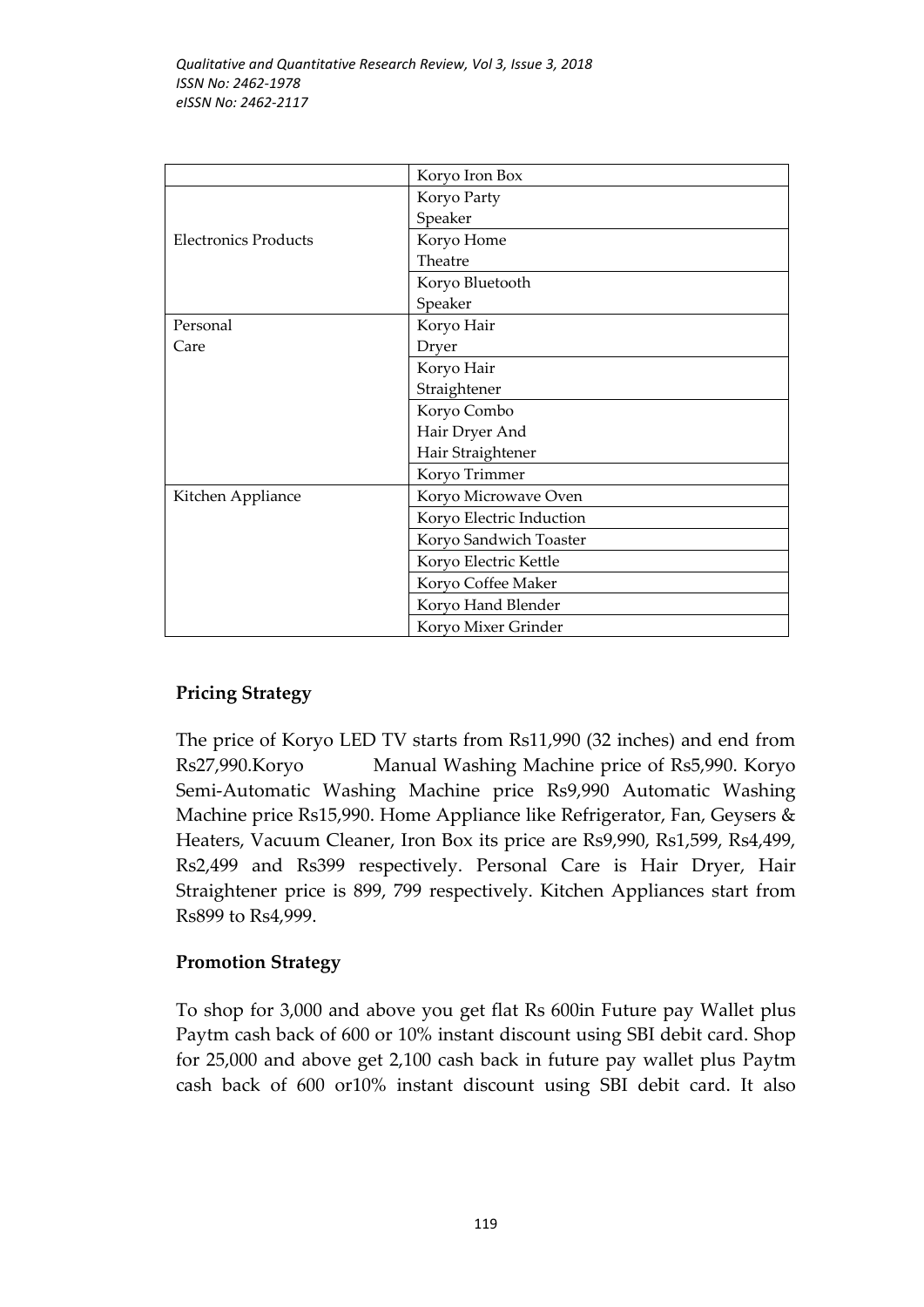includes Advertising in newspapers, television, Radio, Billboards. If the customer purchases more than Rs 1000 direct home delivery will be provided to the customer address within five km of a radius in Mandya.

### **Demonstration Products**

It is one of the modes of promotion; it definitely increases the sales of the product. By demonstrating the product to the customer they will be more educated about that product and it would be much easier to convince the customer to purchase the product. The demonstration of the product like the Koryo LED TV, it was found very easy to explain the difference between the Smart TV and HD TV. The demonstration of the party speakers to check the sound quality of the products and Koryo Hair Dryer and Hair Straightener is essential to the customer. The demonstration is necessary because an electronic product is higher end product customer cannot make the purchase without seeing the demo of the product.

### **COMBO OFFER**

In the electronics department to increase the sale of the product Koryo Combo Hair Dryer and Hair Straightener was available at Rs 999 offer price. It was the right time to increase the sale of the product than the regular days.

### **Warranty and Guarantee**

The Koryo products will have one to two-year warranty and 72 hours guarantee on the products. When the customers purchase the electronics products they are mainly focused on the brand warranty and guarantee of the products. Brand warranty and guarantee of the products play a major role in the purchase of the products.

Many customers will purchase the product only because of brand warranty and guarantee of the product. Customers will trust the electronics product only if there are warranty and guarantee. Because it is made in China product many of the customers are not ready to buy the product without testing.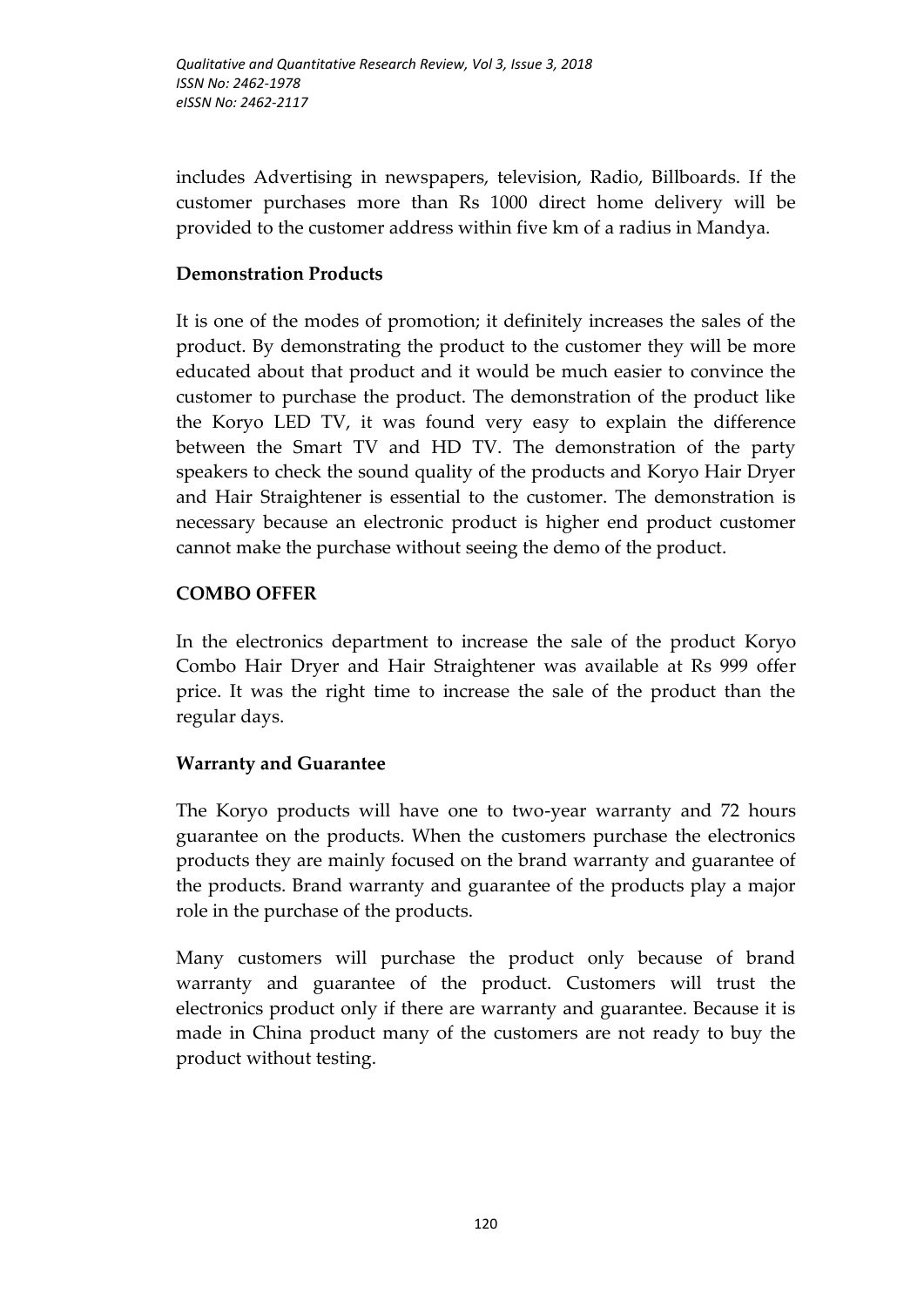## **Brand Strategy**

The various types of products available under the Koryo brand. Products are available at affordable prices to customers during the Maha Saving days. Low-cost products are available to consumers due to the absence of middlemen and without any advertisement. Koryo brand doesn't use the costly method of advertising they prefer word of mouth strategy. Koryo brand follows the low price strategy compared to other competitive company.

# **Advertising Strategies**

Promotional activities were done inside and outside of the Big Bazaar. Koryo products are less concentrated in mass media advertising because their only intention is to provide products at a low price which are easily affordable to the customers. Increase in advertising will increase the price of the product, so reducing the cost of advertising will easily help the Koryo brand to compete with the other competitors.

## **Sales Target**

The sales target for the electronics department was set to 12 lakhs during the five Maha Saving days. The five Maha Saving days is equal to the sales of the 3 months sales target to the Electronic products. It is the right situation to clear the sale of the old stock products that is the conversion of sales into money. If the sales target is achieved employees will be getting more incentives and bonus in their salaries. The below table indicates sales target archived during Maha savings day.

| Sl.           | Days      | Target (in lakhs) | Achieved (in lakhs) |
|---------------|-----------|-------------------|---------------------|
| No.           |           |                   |                     |
|               | Saturday  | 1.05              | 0.77                |
| $\mathcal{P}$ | Sunday    | 1.19              | 0.72                |
| 3             | Monday    | 1.58              | 1.56                |
| 4             | Tuesday   | 1.72              | 1.49                |
| 5             | Wednesday | 2.11              | 5.17                |

Table 2 Maha savings day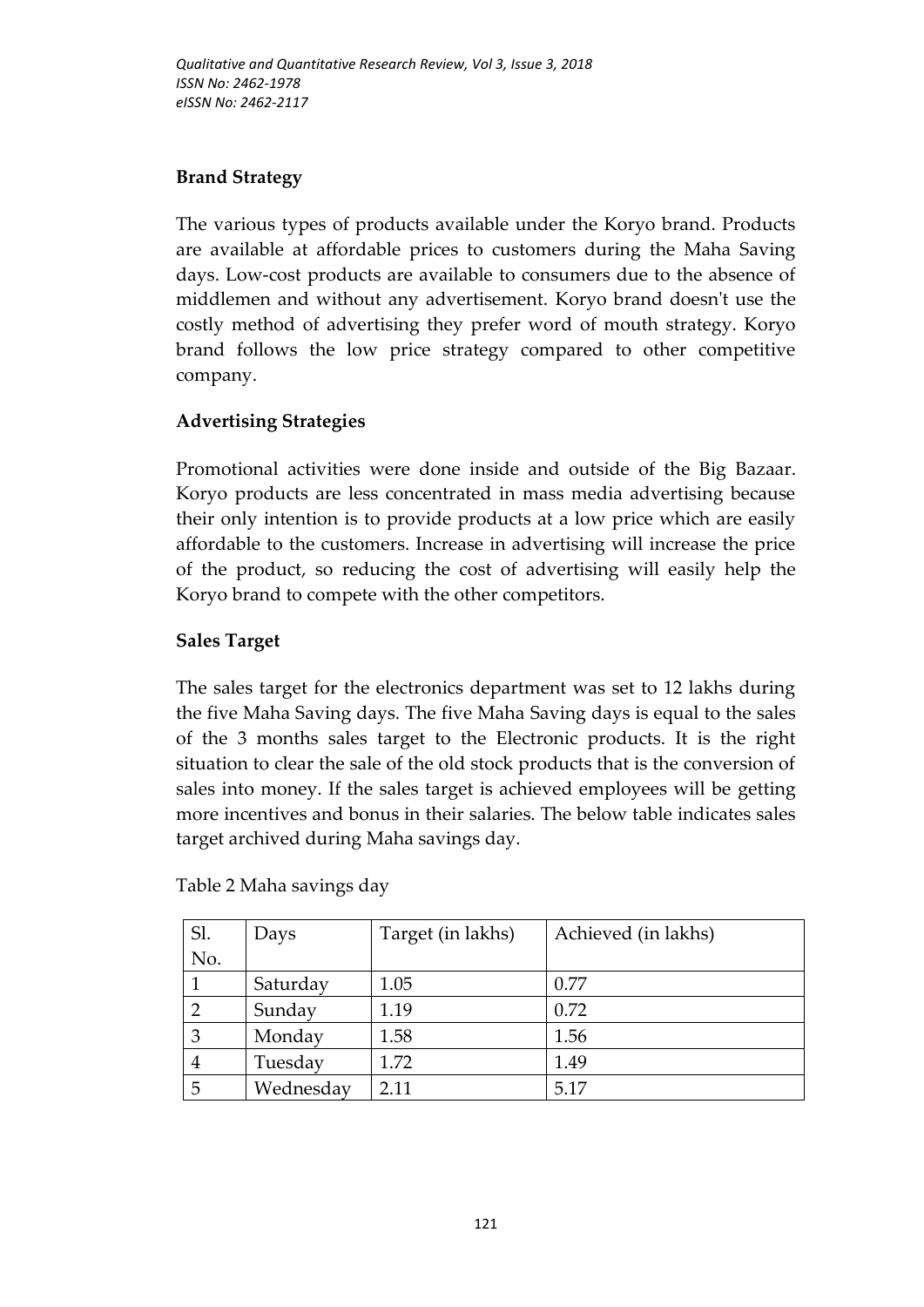### **Service**

Continuous and regular service of the products will be given across the Big Bazaar store. Customers can claim their warranty of the products at their nearby Big Bazaar. The customer should have their original warranty card to claim their warranty. Free home delivery will be given to the customer at their doorstep within five km of radius to products like TV, washing machine, Refrigerator etc. And also regular service will be given by serviceman at their doorstep when they raise the complaint.

During the regular days, Big Bazaar will open at 11 AM and it closes around 10 PM. During the Maha Saving Days its open at 9 AM and will be closed around 10:30 to 11 PM. Because it is the additional service benefit to the customer and extra working hours to the Big Bazaar to increase the sale of the product.

# **Customer Expectations**

Customers are always price conscious they are expecting always a low price with high-quality products. Customers prefer the long durability of products with good features because the electronics products in Big Bazaar are rarely purchased. Some customers will purchase when the new model is released. Some will purchase only when at the time of offers are provided.

## **Most Moveable Product**

In the electronics department the most selling products were the Koryo LED TV, Washing Machine, Refrigerator, Koryo Combo Hair Dryer and Hair Straightener. Because these were the products the department has given offers to the customers to increase the sale of this product. The stock of the LED TV was clear advanced booking facilities were given to the customers to purchase the TV and trying to move the old stock products by giving them offers to the customers to sell the product that is the conversion of stock into money.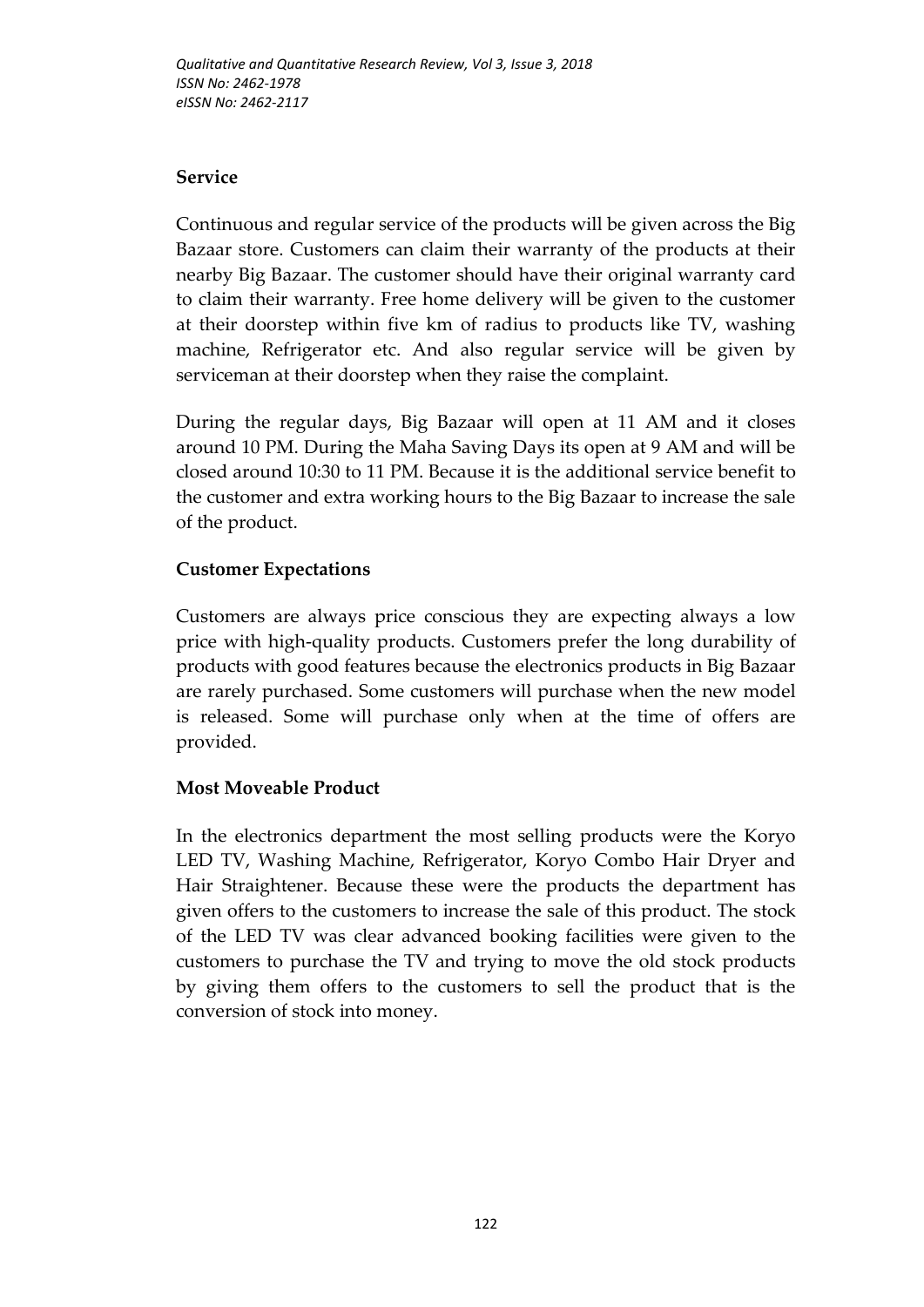#### **RECOMMENDATIONS**

Koryo products play prominently on price and it should not compromise on the quality of the product. If the quality of the product starts to decrease, customers may shift to other brands. The number of staff should be increased during the offer like Maha Saving days. Aggressive advertising campaign should be made to promote the brand and majority of people are unaware of the Koryo brand. Providing after sale services and customer services should be provided in order to make customer loyal. Along with SMS the retails formats should use more innovative ways to alert customer. Many of the customers are unaware of the offers and they don't know to make use of the cash back vouchers. All the Koryo products are made in China products, so some customers are not ready to make the purchase.

### **CONCLUSION**

Big bazaar five days Mega Saving is a day creating artificial demand for the product than the regular days. Many offers are given to attract the customers and make them buy the product. Some of the customers will visit only during the Maha Saving days. The study reveals that the most selling products during the Maha Saving days in electronics products are the Koryo LED TV, Washing Machine, refrigerator and Koryo Combo Hair Dryer and Hair Straightener. There was no other brand than the Koryo brand so the customers had no choice to go for other brands. All the Koryo products are made in China products. Customers buying behaviour towards the Koryo products and what are their need and want while making the purchase and the strategies adopted by the departments to increase the sales of the product in the department.

Koryo brand is known by the word of mouth rather than advertising. Many customers are buying an electronic product through online rather than shopping from Big Bazaar. There is a direct competition between the retail store and online marketing. The Big Bazaar adopted to grab the attention of the customers during special sales and unique promotional strategies used by the storage needs, i.e. demonstration of the product, discount providing to the customer.